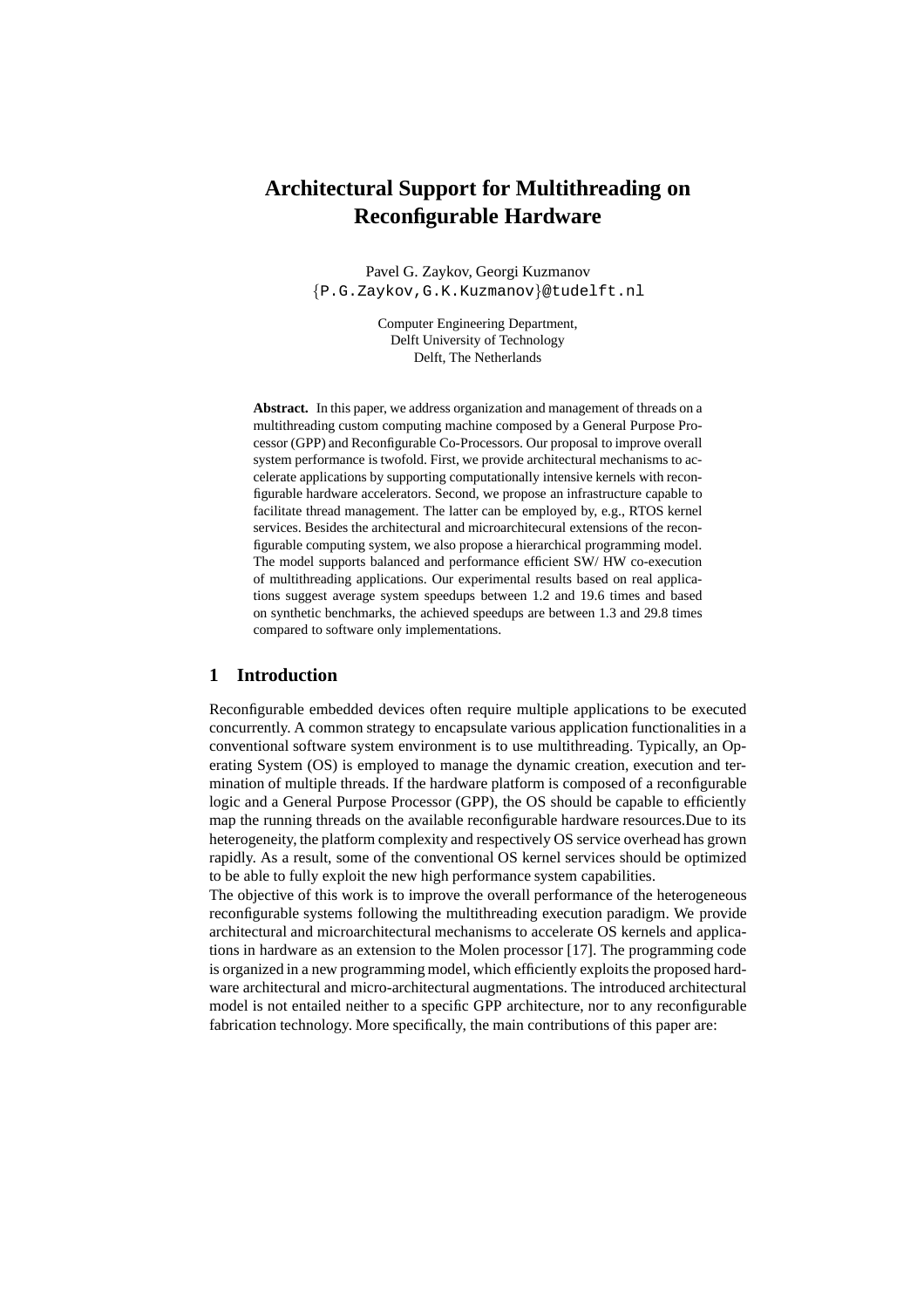- **–** Architectural extensions that allow multithreading applications and RTOS to coexecute in software and in reconfigurable hardware are proposed. More specifically, we extend the processor interrupt system, the register file organization and we modify hardware task synchronization at the instruction level.
- **–** Microarchitectural extensions which support newly introduced Thread Interrupt State Controller (TISC) are provided.
- **–** A hierarchical programming model capable to provide flexible task migration from software to hardware, exploiting inter- and intra-thread parallelism is provided.
- **–** Proposed A Real-Time Interrupt Service Routine (ISR) to support the new Interrupt system is proposed.

Depending on the experimental scenario, results with real applications suggest average system speedups between 1.2 and 19.6 times. Based on synthetic benchmarks, the average speedup is between 1.3 and 29.8 times compared to SW only implementation. The remainder of the paper is organized as follows. The related work is presented in Section 2. Section 3 describes the architecture and microarchitecture in details - hardware components and interfaces, including XREGs, polymorphic instructions implementation, TISC controller and Interrupt management are presented. Section 4 covers the software prospectives of our proposal, which includes the programming model description. Section 5 provides some specific implementation details and the obtained experimental results. Finally, Section 6 concludes the paper and outlines some future research directions.

# **2 Related Work**

The problem of efficient sharing of hardware computing resources among multiple threads or processes could be solved statically or dynamically. The former involves the usage of advanced compiler techniques and the latter employs an Operating System or a sort of dynamic resource scheduler. The compiler approach solves the resource management problem by performing different optimizations on the application control dataflow graph. Examples of such embedded architectures with static resource management are: MT-ADRES [20] and UltraSonic [7]. In our work, we focus on the infrastructure for dynamic run-time approaches for resource management, therefore we do not address any Compiler related optimizations.

In the dynamic scheduling approach, assuming an RTOS is employed, parts of the programming code, both from the Operating System and/ or the applications, can be transferred onto reconfigurable logic. A detailed classification of the existing reconfigurable multithreading architectures is presented in [21]. Based on it, in the category of dynamic approaches, we identify projects such as [10], [19] and [22]. There, the designers improve the system performance and lower the energy consumption by transferring parts of the OS kernels to hardware. Similar approach is followed by other authors, e.g. [9], [8], where a dedicated hardware resource manager is proposed. The manager takes the decisions using heuristic scheduling and placement algorithms. In contrast to the above cited related works, we propose a system capable to accommodate on reconfigurable logic parts of the user applications, as well as parts of the OS. These OS services could be responsible for the scheduling of hardware tasks but also for the management of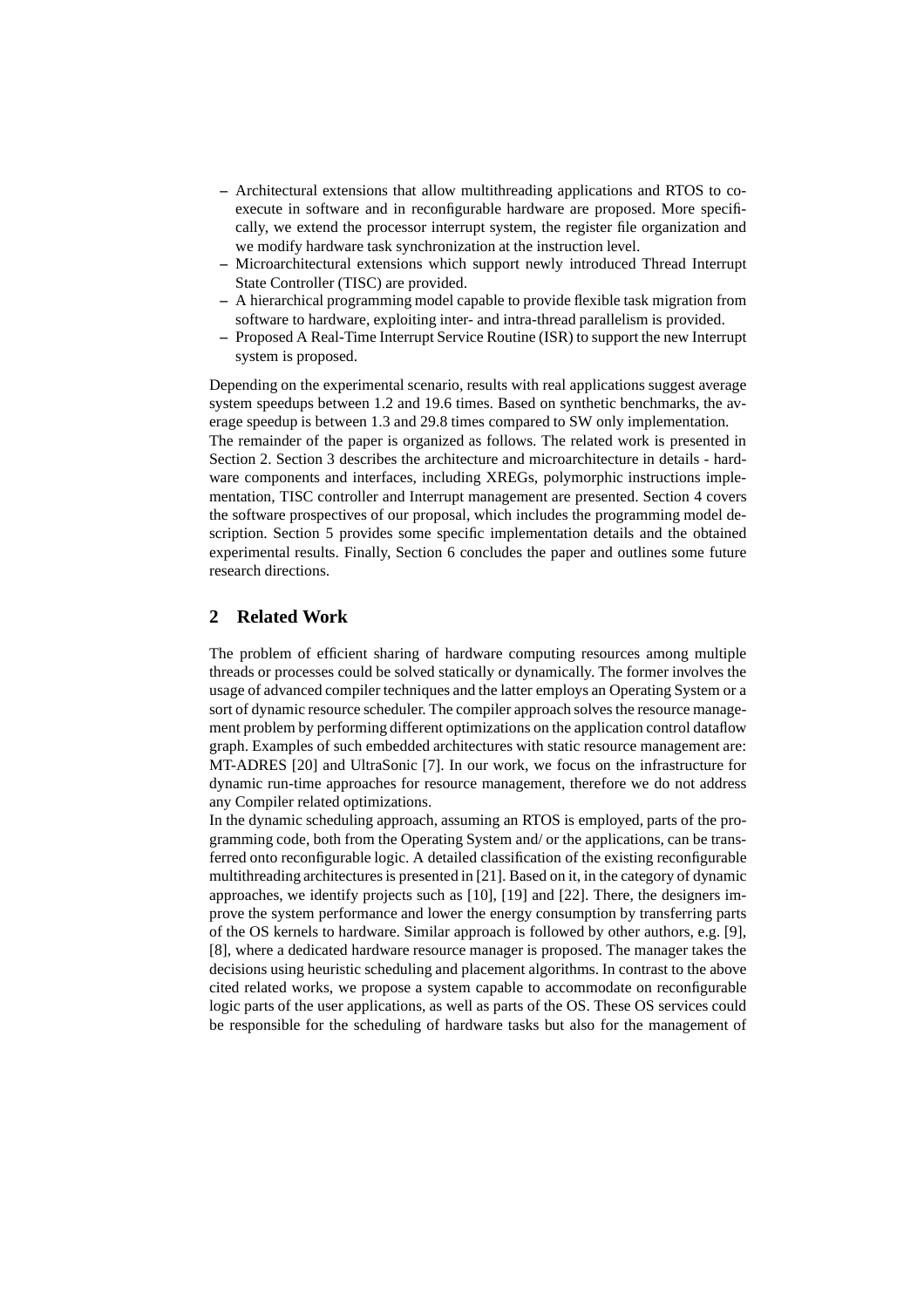

**Fig. 1.** The Architectural Extensions



**Fig. 2.** The Microarchitecture

software tasks. The idea of accelerating OS routines on reconfigurable logic, such as the scheduling of software tasks only, has been already presented in several research projects, e.g. [6]. Our architectural proposal, however, allows to co-execute the management routines for both software and hardware tasks on reconfigurable hardware.

To our best knowledge, the Hthreads [12] is the most relevant project to our current research. The authors use a programming model [1] to distribute the running threads among GPP and reconfigurable logic. The major difference between [12] and our proposal is: We migrate either user application or RTOS thread functions (the concept is described in Section 4) while only complete application threads are moved to hardware in [12]. In [12], the authors use dedicated RTOS modules for communication and synchronization procedures among hardware threads. We believe that our model is more flexible, since it supports migration of parts of the user thread and RTOS kernels in hardware.

There are also projects such as Silicon OS [11], where the Operating System is completely transferred into hardware. Such an approach is not flexible enough and is limited for future improvements, because the RTOS is represented by a complex Finite State Machine (FSM).

**The Molen prototype:** The Molen Polymorphic Processor [18] consists of a GPP and a Reconfigurable Processor (RP) operating under the processor - co-processor paradigm. The GPP architecture is extended with up to 8 additional instructions, which can support an arbitrary application functionality. Six of these instructions are related to the RP and two - to the parameters transferred between the GPP and the RP through exchange registers (XREGs). The RP related instructions, support different variations of the setexecute paradigm, described in details in [17]. The set-execute model can be supported by an additional "break" instruction, providing synchronization in a sequential consistency programming paradigm. In this paper, we extend the "break" instruction to support synchronization in a multithreading scenario and we call it a "barrier" instruction. In the Molen context, the implementations of application specific functionalities in reconfigurable hardware are called Custom Computing Units (CCUs) and we assumed the same terminology.

In the original Molen design [18] , multithreading was not considered, but in [16], interleaved multithreading (IMT) was addressed and a Hardware scheduler was used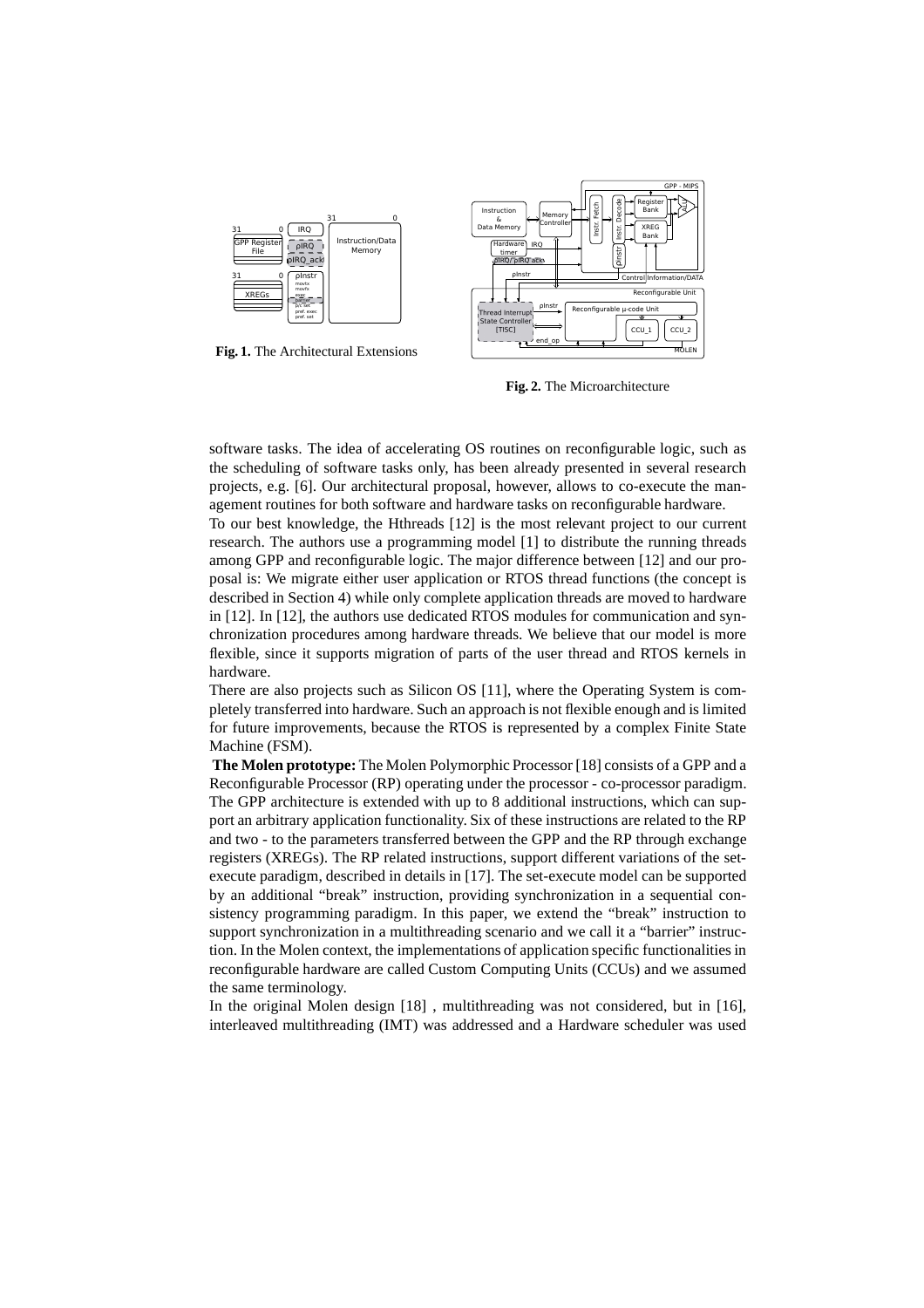**Table 1.** Original Molen XREGs

**Table 2.** XREGs in Molen TISC Design

| <b>XREG#31</b> |                     | XREG#31  | 2423                    |                                | 1615 |          |
|----------------|---------------------|----------|-------------------------|--------------------------------|------|----------|
|                | <b>CCU Offset</b>   |          |                         | <b>Input Thread CCU Offset</b> |      |          |
|                | Input params, CCU#1 |          |                         | PID OUT TID OUT                |      | $-FREE-$ |
| $\cdots$       | $\cdots$            | $\cdots$ |                         | $\cdots$                       |      |          |
| m              | Output param, CCU#1 | m        | PID_IN                  | TID IN FID Priority            |      |          |
| $m+1$          | Input params, CCU#2 | $m+1$    | Input parameter#1 CCU#1 |                                |      |          |
| $\cdots$       | $\cdots$            | $m+2$    | Input parameter#2 CCU#1 |                                |      |          |
| $\mathbf n$    | Output param, CCU#2 | $m+3$    | Output parameter CCU#1  |                                |      |          |

instead of Operating System. The achieved simulation performance speedup reported in [16], with an MJPEG benchmark was 2.75, having a theoretical maximum of 2.78. Since these results were quite appealing, we decided to design a system with an RTOS managing multiple user applications executed concurrently. Moreover, we provide the infrastructure to partition the RTOS and transfer parts of its functionality on reconfigurable logic.

# **3 Architectural and Microarchitectural Extensions**

The proposed **architectural** extensions with respect to [17] are visualized in Figure 1 by shaded blocks. More specifically, they are: 1) new XREG file organization; 2) modified interrupt system, extended with two software accessible registers -  $\rho$ IRQ/ $\rho$ IRQ-ack; 3) modified 'break' instruction, called 'barrier'.

**XREG Organization:** In Table 1, the original Molen XREG organization is presented. The XREG#0 stores an offset, interpreted as a starting XREG address of the input parameters to the corresponding CCU. In our design, the XREGs are integrated into the GPP core as an extension of the existing register file.

Because of the fact that an RTOS is running concurrently with hardware tasks, some of the CCUs might finish at a time when a different thread has started on the GPP. Therefore, a mechanism is needed that allows the CCU to inform the OS which thread it corresponds to. Another problem occurs, if a context switching is performed after the CCU input parameters and XREG#0 offset are loaded, just before the "execute" instruction is fetched. Later, when the hardware task starts, it might read wrong offset value at XREG#0, if it has been changed by another thread. We solve these problems by: 1) modifying the XREG organization, as suggested by Table 2; and 2) pushing and popping the contents of XREG#0 to/ from the program stack during context switching. The interpretation of the XREG parameter abbreviations in Table 2 is as follows: Process Identifier (PID IN), Thread Identifier (TID IN), Function Identifier (FID) and Priority. Note, the Priority might be equal to the Thread Priority or custom set by the

programmer. The FID is used to differentiate multiple hardware tasks executed in taskparallel mode and having the same  $\rho\mu$ -code address. An example illustrating intrathread and inter-thread communication is depicted in Figure 5. Tasks f 21 and f 22 are executed on CCU<sub>-2</sub>, therefore they need to have unique FID. Since both are using the same CCU, they will be consecutively executed according to their assigned Priority. After the CCU computation completes, it writes back the result to an XREG address calculated as the sum of the offset address and the number of input parameters. It also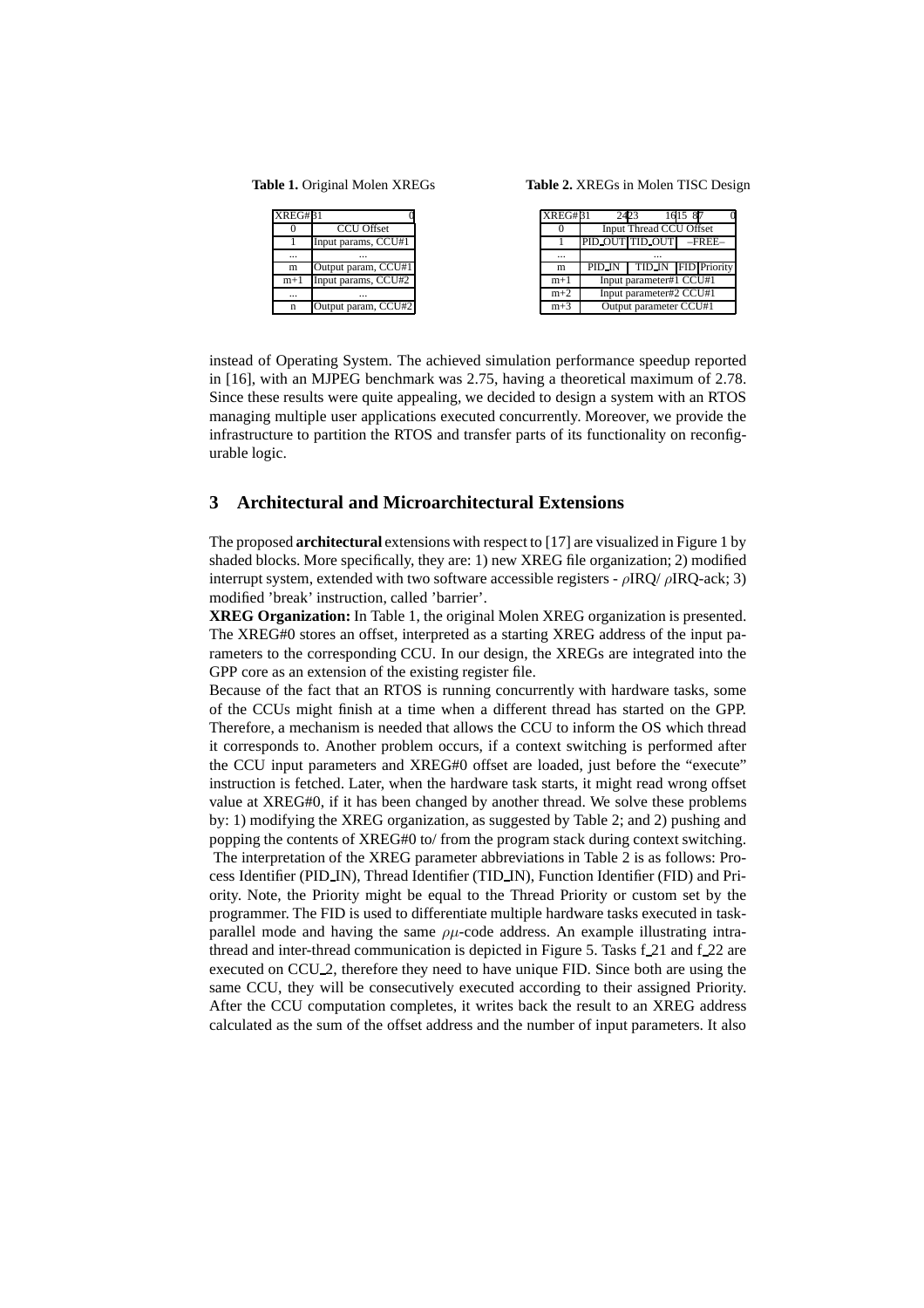**Table 3.** Barrier instruction and its OS interpretation

|           | Barrier instruction                   | OS interpretation |          |                          |
|-----------|---------------------------------------|-------------------|----------|--------------------------|
|           |                                       |                   |          |                          |
|           | Opcode FID Num                        | FID 1             | $FID_2$  | <b>OS</b> Semaphore Send |
| $\ddotsc$ |                                       |                   | $\cdots$ | OS Semaphore Post        |
|           | $FID_N$ $FID_N+1$ $FID_N+2$ $FID_N+3$ |                   |          |                          |

writes back its PID and TID to the PID<sub>-OUT</sub> and TID<sub>-OUT</sub> fields of XREG#1. They are used by the RTOS to identify which one of the threads is ready for execution.

There is a possibility that multiple CCUs simultaneously acquire read/ write access to the XREGs. The requests are granted according to task Priorities through an XREG Controller, designed as part of the exchange register file. Similarly, we also design an appropriate Memory Controller.

**Barrier Instruction:** The "barrier" instruction provides synchronization mechanism used by the OS to manage the CCUs execution. It is an extended version of the Molen "break" instruction. In task-sequential execution mode, the barrier instruction participates in each CCU invocation. In task-parallel mode, one barrier instruction corresponds to multiple CCU invocations indicating which of them will be executed in parallel. In Figure 5, the barrier instruction is placed after f<sub>11</sub> in Thread 1, executing it in tasksequential mode and after f\_21, f\_22 and f\_23 in Thread 2 indicating task-parallel mode. An exemplary instruction format of the barrier instruction is presented to the left in Table 3. It has two components - hardware and software representation. The "barrier" instruction is encoded by the "Opcode". The "FID Num" field corresponds to the number of CCUs synchronized by the current barrier instruction. The multiple "FID \*" fields indicate the Function IDs of the corresponding blocked hardware task. The FID is the unique identifier of the hardware task, as multiple tasks might use the same hardware computing unit.The OS interpretation of the barrier is done by blocking a thread by semaphore. The thread is unblocked only after all CCUs, marked by the barrier, have finished their execution.

**Interrupt Handling:** In task-sequential execution mode, after a hardware task has completed, it acquires access to the XREGs. When such access is granted, the CCU writes back the computed result in the corresponding XREG. Next, an Interrupt is issued to the RTOS indicating that a task has completed. In task-parallel execution mode, depending on the position of the barrier instruction, CCU could be marked as finished and possibly reused by another task without generating any Interrupt. After an Interrupt is asserted by a CCU, the Interrupt Service Routine (ISR) fetches the content of XREG#1 and unblocks the corresponding thread or Kernel service. Then, the thread is placed in the OS Ready queue and an  $\rho$ IRQ-ack is send back to signal the TISC.

**Microarchitecture:** We assume that the GPP has been already extended with the original Molen architecture features and our microarchitectural augmentations are denoted as shaded blocks in Figure 2. The " $\rho$ Instr. unit" is a Molen style Arbiter/ Decoder [17], integrated in the GPP Decode stage.

Our main contribution at microarchitecture level is the Thread Interrupt State Controller (TISC). This unit allows concurrent execution of multiple threads having tasks co-executed in software and in hardware. The TISC controller, illustrated in Figure 3,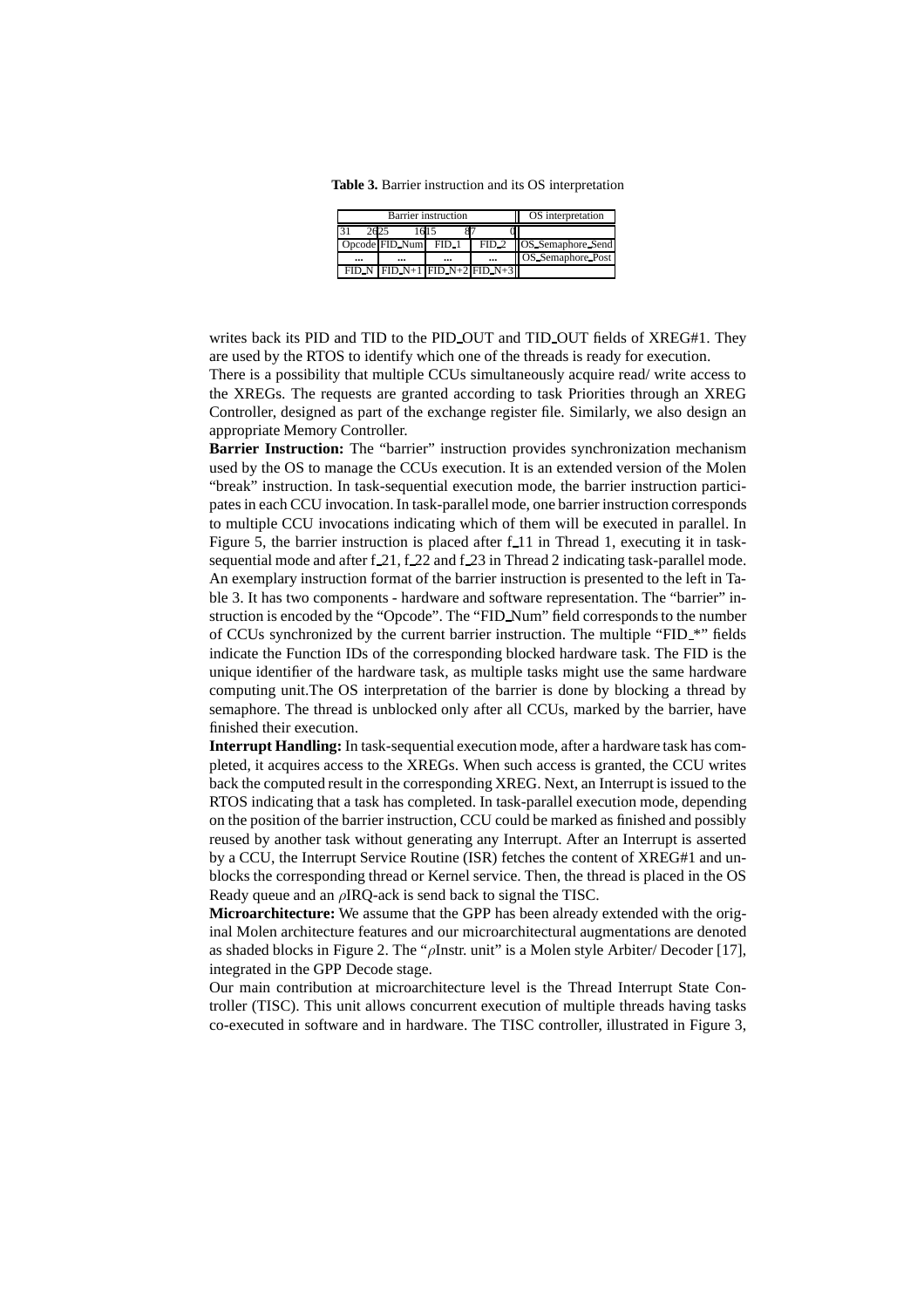

**Fig. 3.** TISC Finite State Machines

has two finite state machines (FSMs) responsible for instruction predecoding, synchronization and interrupt management of multiple CCUs. The TISC executes the "barrier" instruction at FSM 1: "TISC - New  $\rho$ -instruction" in state "Update". The rest of the  $\rho$ instructions are redirected to the Molen Style Coprocessor at FSM 1 in state "Redirect". When a CCU completes, it uses "end op" signal to inform FSM 2: "TISC - IRQ Management", which switches to "Check & Update NB" state. The TISC checks whether all "end op" signals assigned to the corresponding barrier instruction have been activated. If it is the case, FSM 2 asserts Interrupt and jumps to "Send & Wait" state to wait for an ' $\rho$ IRQ-ack'' signal. When a hardware task completes execution, it generates an interrupt to the processor. The interrupts are consecutively dispatched to the GPP by the TISC Controller according to their priority. Contrary to other approaches found in literature, e.g. [15], which connect each hardware kernel to a separate interrupt vector, we decided to use only one interrupt vector for all active kernels (CCUs). Thus, the achieved system portability is at the cost of minimal time overhead - no more than six additional clock cycles are necessary for the FSMs (see Figure 3). It must be noted that the proposed interrupt mechanism is applicable both in preemptive and non-preemptive execution modes of the CCUs.

#### **4 Software Support**

Up to date, there are several widespread multithreading paradigms, such as POSIX Threads [4] and OPENMP [5]. Because of the fact that any of the existing multithreading paradigms for GPP needs to be modified in order to accommodate management for reconfigurable resources, we propose a new hierarchical programming model. The proposed programming model is applicable as an extension to any of the existing standards.

**Hierarchical Programming Model:** We currently address an embedded system with one GPP core. In order to simplify the software complexity, we partitioned the executed programming code in three abstraction layers - application, thread and task. A small example is illustrated in Figure 4. The application layer accommodates multiple user applications, running independently from each other. Each one of the applications could be composed by one or multiple threads, dynamically created and terminated.

The second level of this abstraction model is the thread layer, where user threads and OS kernel service threads co-exist. At this level only, we positioned control and data dependencies between the threads. In the example of Figure 4, we assume that Application 1 has two threads - Thread A and B, which are communicating between each other.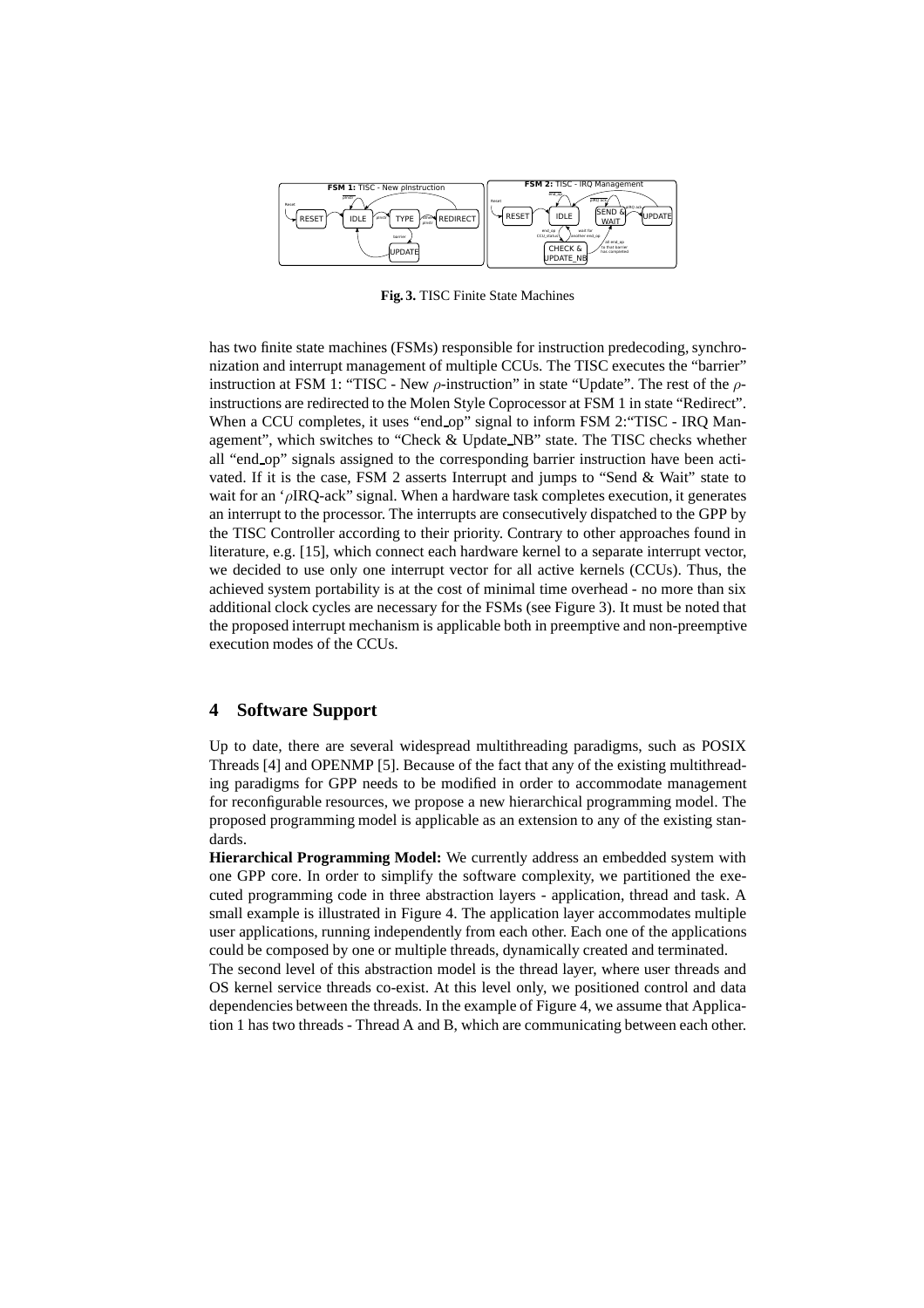

**Fig. 4.** The proposed Hierarchical Programming Model: An Example

In our programming model, the communication/ synchronization channel is established through the OS, encapsulated in tasks K1 and K2.

The source code of a user thread contains one or multiple tasks. These tasks are the building blocks of the third layer. Depending on where a task is executed, we distinguish two types of the tasks: a function and a CCU. When a task is executed in software, we refer to it as to a function; when a task is executed in reconfigurable hardware, we refer to it as to a CCU. All tasks have the following property - when started, they do not communicate with each other, i.e., they do not contain neither control nor data dependencies. In software, a task, being a function, receives a set of input parameters, performs computations and returns a result. These input parameters are transferred through the GPP Registers and the program stack. In hardware, the task input parameters are transferred through a preassigned exchange registers, described in Section 3, and a special "execute" instruction is invoked to start the execution. When the CCU completes, it writes back the computed result to a dedicated exchange register or in a designated location in shared memory.

**Intra-thread and Inter-thread parallelism:** To simplify the scenario, we assume that the RTOS is running only on the GPP, scheduling two user threads - Thread 1 and Thread 2, depicted in Figure 5. Each thread is composed by multiple tasks, some executed on CCUs. In Thread 1, it is  $f_{1}$  1 running on CCU<sub>-1</sub> and in Thread 2, tasks  $f_{2}$ , 21,  $f_{22}$  are executed on CCU<sub>-2</sub> and  $f_{23}$  is running on CCU<sub>-3</sub>. An example of software executed task/ function is f\_12 from Thread 1. The time slots during which the thread is running on reconfigurable logic are marked by solid lines. The thread execution time on the GPP is denoted by a dashed line. The thick solid line marks the time when Thread 1 is blocked during synchronization/ communication period with Thread 2.

The programming model supports two levels of parallelism - intra- and inter-thread parallelism corresponding to two execution modes - task-sequential and task-parallel. The type of the execution mode is corresponding to the location of the special "barrier" instruction in the programming code.

*Task-sequential mode* addresses Inter-thread parallelism - In this mode, each CCU is executed sequentially. When it is finished - it signals back the processor, and the next thread continues its execution. An example is task f<sub>11</sub> from Thread 1 in Figure 5.

*Task-parallel mode* addresses Intra-thread parallelism - In this mode, multiple hardware CCUs and/ or software functions could be co-executed in parallel. In Figure 5, such tasks are  $f_{1,21}$ ,  $f_{22}$  and  $f_{23}$  from Thread 2. The concurrent execution of CCUs inside of a single thread mimics the traditional out-of-order execution. The CCU synchroniza-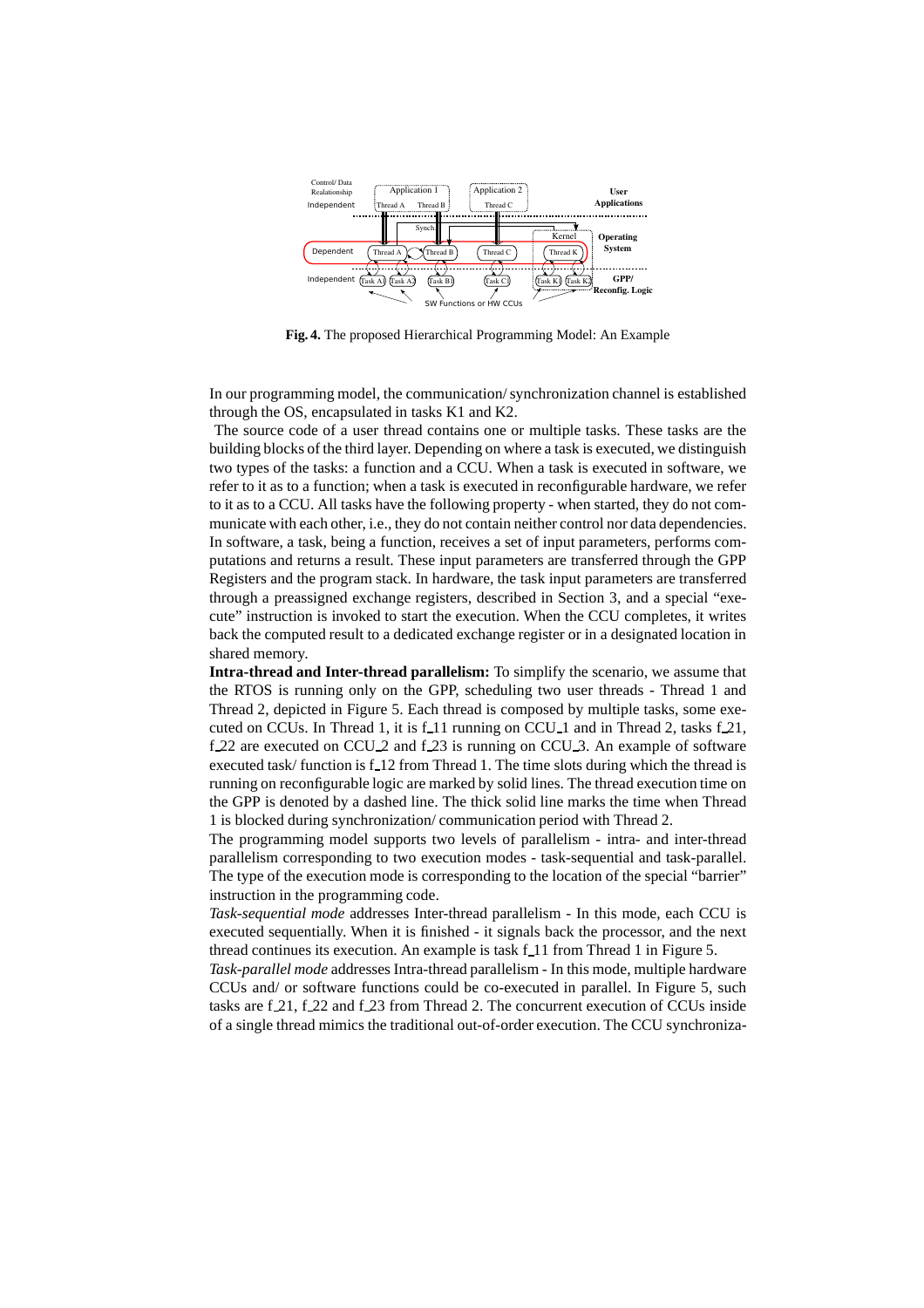

**Fig. 5.** Inter- and Intra-thread Parallelism: An Example

tion is controller at the software level by a dedicated barrier instruction, described in more details in Section 3.

Figure 5 also visualizes a scenario when the system has to execute CCUs acquiring more reconfigurable resources than the available ones. For example, in Thread 2 - tasks  $f_{21}$  and  $f_{22}$  are using the same hardware representations (CCUs). The only differences are the values of their input parameters. As it is assumed, multiple CCUs can be consequently executed over the same hardware. In current implementation, we assumed that all CCU resource requests will be always fulfilled.

# **5 Experimental Setup and Results**

We have developed an experimental platform based on Xilinx Virtex II XC2VP30 FPGA chip using the XUPV2P Prototyping Board. In the following, we briefly discuss our experimental setup.

**GPP Core:** The GPP, used to obtain the experiments, has a traditional RISC architecture. It is based on the MIPS R3000 [13] implemented as a soft-core on the FPGA chip. **RTOS:** The RTOS running on the GPP is a light-weight version of [13], which we named  $\rho$ RTOS. It has a tiny memory footprint, less than 20 KBytes, with a support of multithreading, memory management, synchronization and round-robin (RR) scheduling.

To satisfy our RTOS requirements, we made the following modifications to [13]: 1) improve the ISR that services the hardware timer - the XREG#0 value is pushed and popped to/ from the program stack; 2) a new ISR is designed, managing thread semaphores; 3) a Molen programming library is used to emulate the Molen instructions.

**Compiler Support:** We do not address any static scheduling techniques by the Compiler. We create the MIPS compatible binary code, by using a standard version of the GCC compiler. Instead of modifying the compiler to consider Molen polymorphic instructions, we create a Molen programming library which emulates them. In our experimental implementation, the FIDs are statically generated by the system programmer, but ultimately they should be managed by an appropriately designed Compiler.

**Evaluation Methodology:** We run several real streaming applications and we design our own synthetic benchmark suite to evaluate the impact of the RTOS and the Interrupt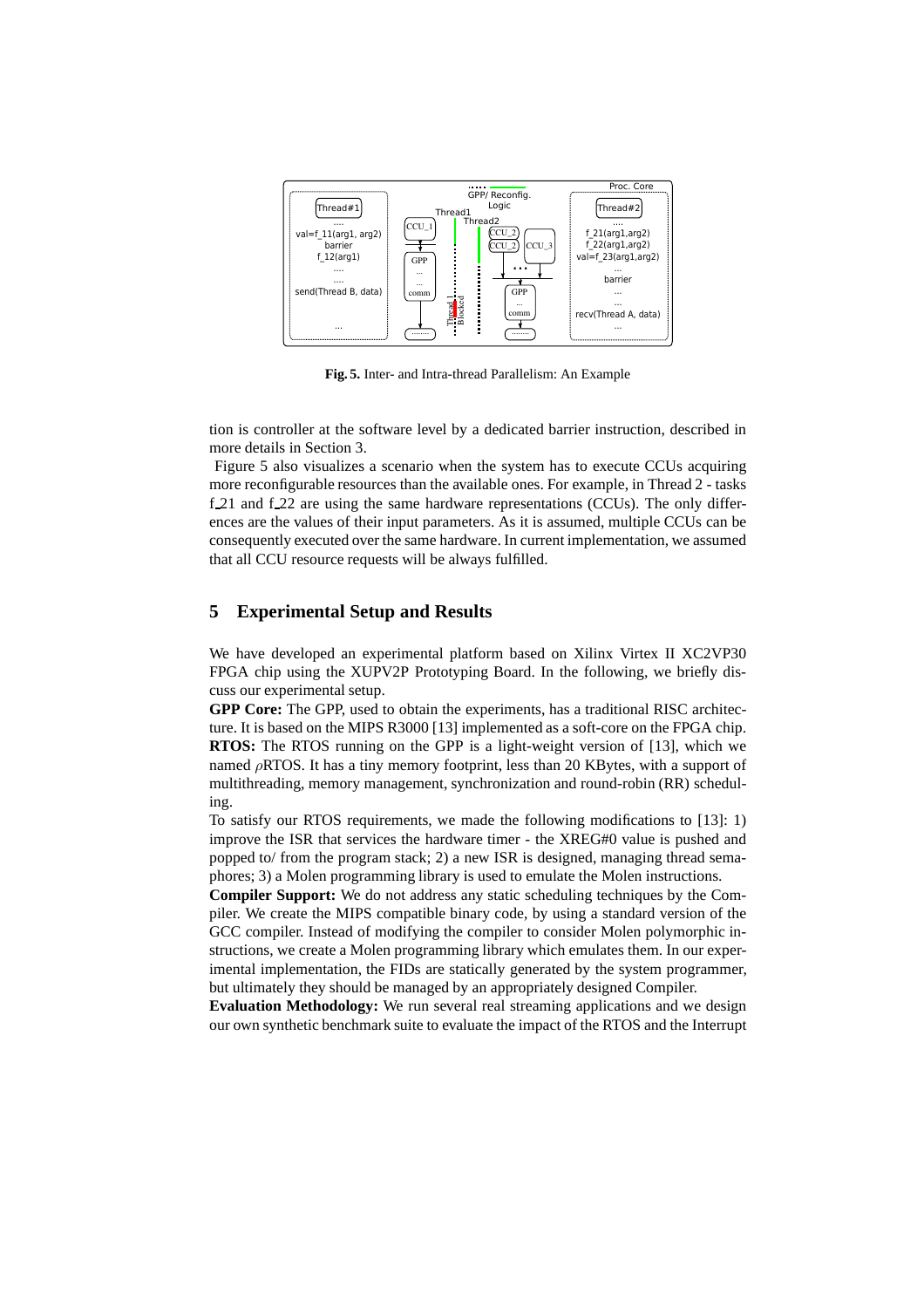**Table 4.** Evaluation Results with Floyd Algorithms

|               | <b>Scenarios</b> |                        |                                            |  |                                                        |        |                                                   |  |  |
|---------------|------------------|------------------------|--------------------------------------------|--|--------------------------------------------------------|--------|---------------------------------------------------|--|--|
| Applic. Type: | Pure SW          |                        | $\blacksquare$ Reconfig. HW $\blacksquare$ |  | $SW + Reconfig. HW$                                    |        |                                                   |  |  |
|               | 1SW1T            |                        |                                            |  |                                                        |        | 4SW4T   1C1T   4C4T   3C1SW4T   2C2SW4T   1C3SW4T |  |  |
| FL25          | 47 650           | 120 483 46 520 112 079 |                                            |  | 116 497                                                | 116981 | 119 382                                           |  |  |
| FL400         | 158 0821         |                        |                                            |  | 568 505 50 830 126 787 240 635 346 849                 |        | 454 976                                           |  |  |
| FL1600        |                  |                        |                                            |  | 914 349 3 591 126 65 470 187 630 1 032 139 1 886 204 1 |        | 2 739 194                                         |  |  |
| .(Var. Flovd` |                  |                        |                                            |  |                                                        |        |                                                   |  |  |

Controller on the thread and task performance. Each one of the experiments includes: thread creation, thread termination, interrupt handling and an OS scheduling policy algorithm. To evaluate the system performance in scenario *k*, we use average speedup, denoted by  $S_{av}(k)$ :

$$
S_{av}(k) = \sum_{i=1}^{n \text{ } exp} \frac{T_{SWe}(i)}{T_{HWe}(i) * n \text{ } exp}
$$
 (1)

 $T<sub>SWe</sub>(i)$  corresponds to the computation time of the software only implementation and  $T_{HWe}(i)$  is the computation time in each one of the other scenarios, containing reconfigurable hardware executions. The *n exp* variable represents the number of performed simulations in each one of the scenarios.

We employ the following nomenclature to structure the Scenario names( $S_N$ ):  $S_N$  =  $\{S_N, (DL)\}\$  where D= $\{1,2,3,4\}$  and L= $\{C, SW, T\}$ .  $S_N$  is composed by multiple (DL) couples, where *L* are interpreted as follows: *C* corresponds to CCU, *SW* is Software task and *T* is Thread. For example: 4C1T should be interpreted as 4 CCUs running in parallel in 1 thread; 1C3SW4T means 4 threads, one executing CCU, the others - running in software. Note, that in the 4C1T scenario, the TISC Unit shall assert an interrupt to signal the GPP only after all four hardware tasks (CCUs) are finished.

The streaming package includes three popular applications: *Floyd-Warshall* algorithm, *Conjugate Gradient* and *MJPEG* Encoder. We choose them, because they present three different application domains: graph analysis, linear equation systems and multimedia domain. The results, in terms of clock cycles, are presented in Table 4. Note, that in any other scenario than 1C1T/ 1SW1T, there are four CCUs, identical to the one used in 1C1T/ 1SW1T. The CCUs (e.g 4C4T) are executed in four different threads, each one working on dataset sizes equal to the one from 1C1T/1SW1T.

**Real Benchmarks:** The *Floyd-Warshall* algorithm (FL) finds all shortest paths in a weighted graph. In Table 4, it is marked as FL25, FL400 and FL1600, where the numbers are the count of nodes in the graph. Working with small data-sets - FL25, the execution time of the system among all scenarios is almost equal to the pure software execution time - 1SW1T and 4SW4T. The reason for such a behaviour is caused by the OS overhead in terms of thread creation and scheduling routines. Working with larger datasets, FL400 and FL1600, the execution time of 1C1T/4C4T remains relatively constant compared to pure software. The experiments composed by software functions and hardware CCU threads such as 2C2SW4T, mimics the behaviour of 4SW4T due to the software tasks. The FL CCU is designed following the implementation details given in [3].

The second experimental application is based on the *Conjugate Gradient* (CG) benchmark, part of the *NAS* Parallel Benchmark Suite [2]. The most computation intensive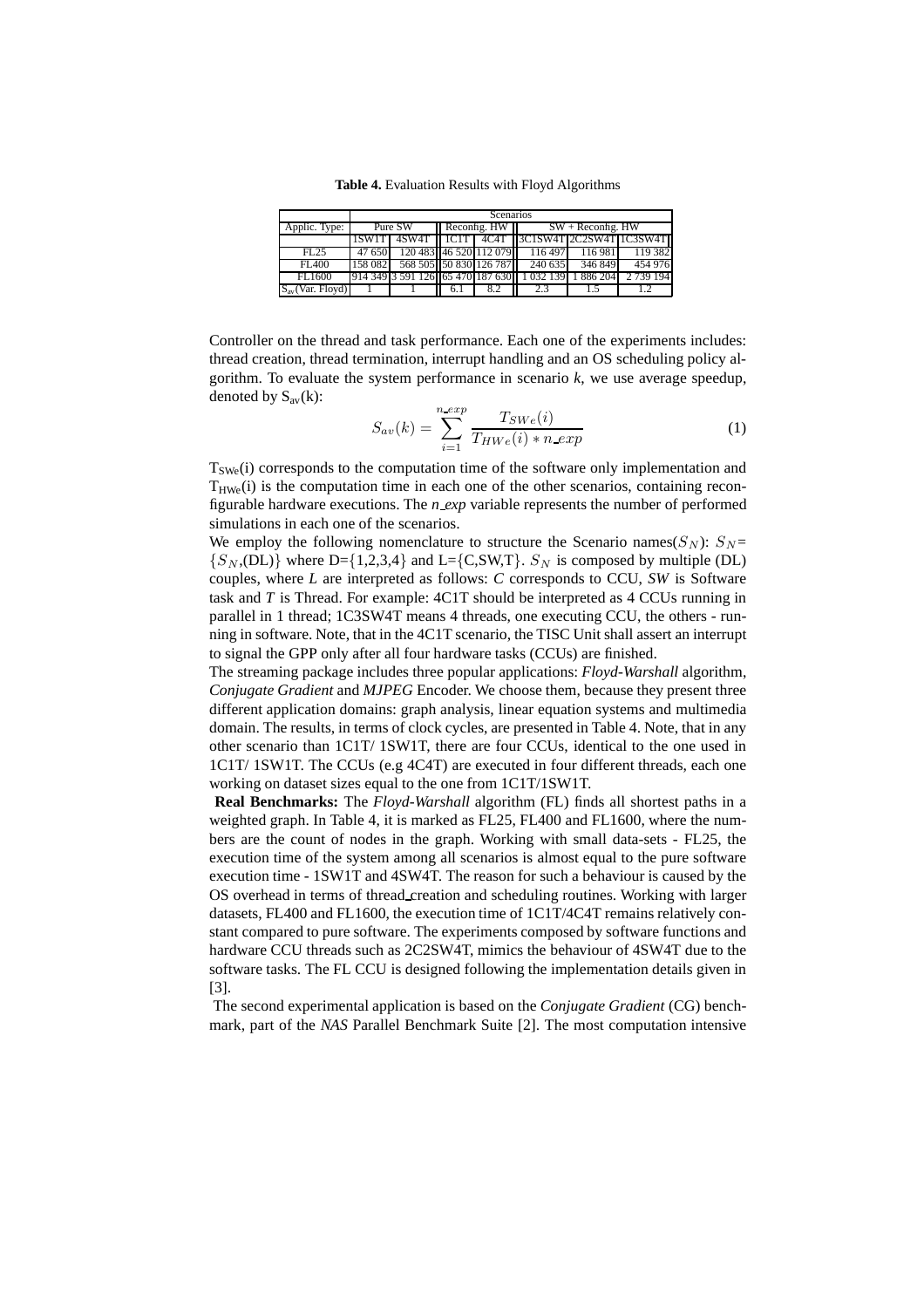**Table 5.** Evaluation Results with CG and MJPEG applications

|         | Scenarios   |                                                |                 |
|---------|-------------|------------------------------------------------|-----------------|
|         |             | Applic. Type: Pure SW Reconfig. $HW \, S_{av}$ |                 |
|         | 1SW1T       | 1C1T                                           |                 |
| CG14    | 72 25 1 488 | 3 684 817                                      | <sup>19.6</sup> |
| MJPEG64 | 14030275    | 1 269 830                                      | 3.2             |

parts of this application are the floating point arithmetic operations. As results suggest, even with small number of trails - 14, running such applications on a simple RISC core without floating point unit using software math library only, consumes tremendous amount of time. This is the reason that we do not perform any experiments with larger datasets and we do not run more than one thread. The purpose of this benchmark is to indicate the potential portability of our ideas in application domains traditionally positioned outside of embedded world. On the other side, we demonstrate that we can port such complex applications in embedded systems, that have not been considered before. The experimental results, reported in Table 5, suggest acceleration of more than 19 times compared to the pure software implementation. The experiments are produced, using a dedicated memory hierarchy which efficiently feeds the CCUs with data. The description of such a new hierarchy is outside the scope of this paper. The reason of such high acceleration ratio is the fact that more than 95% of the application computation time is spend in a simple function. More implementation details of the CG CCU could be found in [14].

The most time intensive function of the *MJPEG* Encoder, we considered, is the Discrete cosine transformation (DCT), which we implemented in a CCU. The experimental results, reported in Table 5, suggest that the overall application execution time drops more than 3 times for a tiny video stream with 64 pixels  $(8\times8)$  per frame.

**Synthetic Benchmarks:** Last but not least, we have designed a synthetic benchmark suite, which covers more use-cases than the previously described real applications. The suite is predominantly composed by arithmetic and/or logical operations with limited number of memory accesses. The experimental results of our synthetic benchmarks are visualized in Table 6. They include two basic scenarios: 1) software functions are executed 10 times slower than their corresponding hardware implementations; and 2) when software functions are 100 times slower than the corresponding CCUs. The execution time of the CCU, modelled as number of iterations in a single loop, varies from 100 cycles upto 12000 clock cycles. Depending on the hardware acceleration ratio (10 times or 100 times), the number of software executions varies from  $10 \times 100$  upto  $10 \times 12000$ and from  $100\times100$  upto  $100\times12000$ . All synthetic simulations are implemented with four tasks, executed over variable number of software threads with equal priorities.

The experimental results in 4C4T and 4C1T have almost constant execution time while the dataset size has been scaled. The execution time difference of almost four times between 4C4T and 4C1T is caused by an OS overhead. In use-cases such as 3C1SW4T and 2C2SW4T with dataset size equal to 200 elements, the system performance is even lower than pure software implementation - 4SW4T. The performance degradation is caused by the applied Round Robin scheduling policy which further delays ready for execution software threads composed by hardware tasks. An appropriate dynamic pri-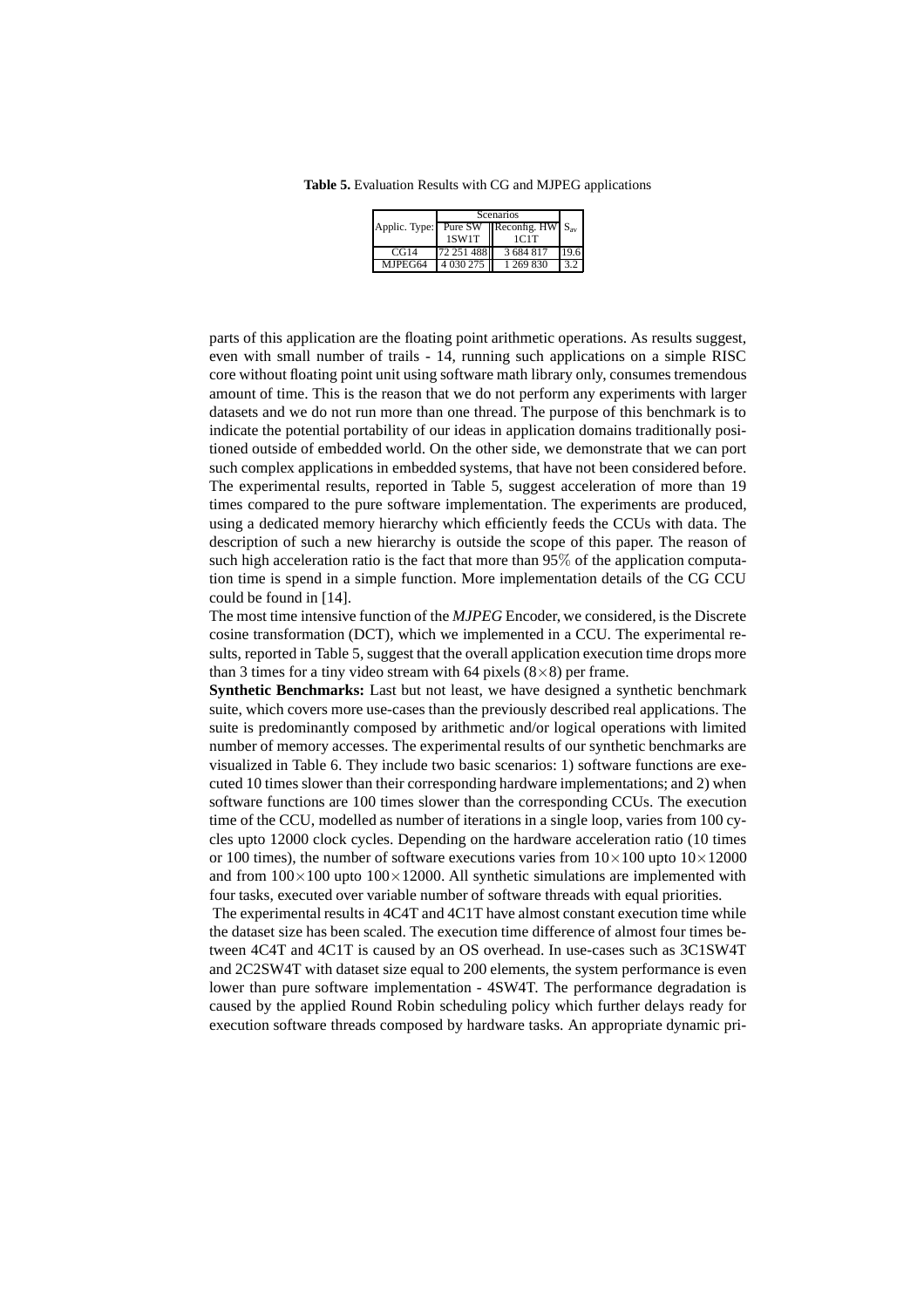**Table 6.** Experimental Results with our Synthetic Benchmark Suite

|              | SW tasks are running 10x slower than HW implementation |                      |                         |         |         |                                  | SW tasks are running 100x slower than HW implementation |        |         |               |                         |                                      |
|--------------|--------------------------------------------------------|----------------------|-------------------------|---------|---------|----------------------------------|---------------------------------------------------------|--------|---------|---------------|-------------------------|--------------------------------------|
| Dataset 4C1T |                                                        | 4C4T                 | 3C1SW4T 2C2SW4T 1C3SW4T |         |         | 4SW4T 14C1T                      |                                                         | 4C4T   |         |               | 3C1SW4T 2C2SW4T 1C3SW4T | 4SW4T                                |
|              | 100 22 865                                             | 90 951               | 92 449                  | 92 538  | 96 532  | 197 852 22 865                   |                                                         | 90 951 | 112035  | 133 891       | 155 597                 | 177 229                              |
|              | 200 22 965                                             | 90 940               | 93 114                  | 97 136  | 101 382 | 167 335 22 965                   |                                                         | 90 940 | 439 304 | 314 000       | 241 231                 | 297986                               |
|              | 500 23 015                                             | 92 469               | 97461                   | 113 940 | 121 646 | 133 243 23 015                   |                                                         | 92469  | 210 234 | 297 342       | 425 868                 | 530 231                              |
|              | 1000 23 226                                            | 92 035               | 111 874                 | 133 857 | 155 597 | 178 239 23 226                   |                                                         | 92 035 | 306 114 | 538 857       | 764 621                 | 990 551                              |
|              | 2000 24 312                                            | 93 982               | 436 304                 | 314 000 | 234 015 | 297 986 24 312                   |                                                         | 93 982 | 479 348 | 323 123       | 1 122 233               | 893 149                              |
|              | 4000 25 807                                            | 94 625               | 176 648                 | 269 143 | 358 575 | 448 696 25 807                   |                                                         | 94 625 | 953 265 | 884 584       | 2 0 3 4 3 2             | 3 698 131                            |
|              | 8000 26 968                                            | 96 541               | 263 322                 | 312 540 | 689 630 | 810 119 26 968                   |                                                         | 96 541 | 544 811 | 2 3 8 2 8 5 7 | 3 5 2 3 4 2 3           | 7 2 2 3 1 1 2                        |
|              | 10000 27465                                            | 98 135               | 306 037                 | 538 857 | 764 132 | 990 551 27 465                   |                                                         | 98 135 | 629 822 | 3 3 8 3 1 2 3 | 4 128 654               | 9 123 232                            |
|              |                                                        | 12000 29 969 100 112 | 354 556                 | 618788  |         | 867 546 1 170 848 29 969 100 112 |                                                         |        |         |               |                         | 1796 858 3996 828 4696 858 11488 934 |
| $S_{av}$     | 11.5                                                   | 2.7                  | 1.7                     | 1.61    | 1.3     |                                  | 29.8                                                    | 7.3    | 2.3     |               | . . 5                   |                                      |

ority scheme could potentially solve this problem.

## **6 Conclusions and Future Work**

In this paper, we proposed a holistic architectural support for performance efficient multithreading execution on reconfigurable hardware. More specifically, a new programming model for inter- and intra-thread parallelism was introduced and several architectural and microarchitectural improvements were proposed. The system was verified by means of synthetic benchmarks as well as by real applications. In order to benefit from our Custom Computing Machine model, a system programmer should consider the following recommendations: First, restructure the programming code and employ CCUs in task-parallel execution mode whenever possible - especially with tasks having short execution times. Second, carefully select the number and type of threads working on CCUs, since such an action can even decrease the system performance if applied improperly. If the system has hard realtime requirements, more advanced scheduling algorithms should be employed. In our future works, we shall focus on transferring parts of the RTOS on hardware. Looking at further prospective, we believe that our ideas are widely applicable on heterogeneous and homogeneous multiprocessor platforms, as well.

## **7 Acknowledgement**

This work is carried out under the COMCAS project (CA501), a project labelled within the framework of CATRENE, the EUREKA cluster for Application and Technology Research in Europe on NanoElectronics, the HiPEAC European Network of Excellence cluster 1200 (FP6-Contract number IST-004408) and the Dutch Technology Foundation STW, applied science division of NWO (project DSC.7533).

#### **References**

[1] Andrews, D., Niehaus, D., Jidin, R., Finley, M., Peck, W., Frisbie, M., Ortiz, J., Komp, E., Ashenden, P.: Programming models for hybrid FPGA-CPU computational components: a missing link. IEEE Micro 24, 42–53 (2004)